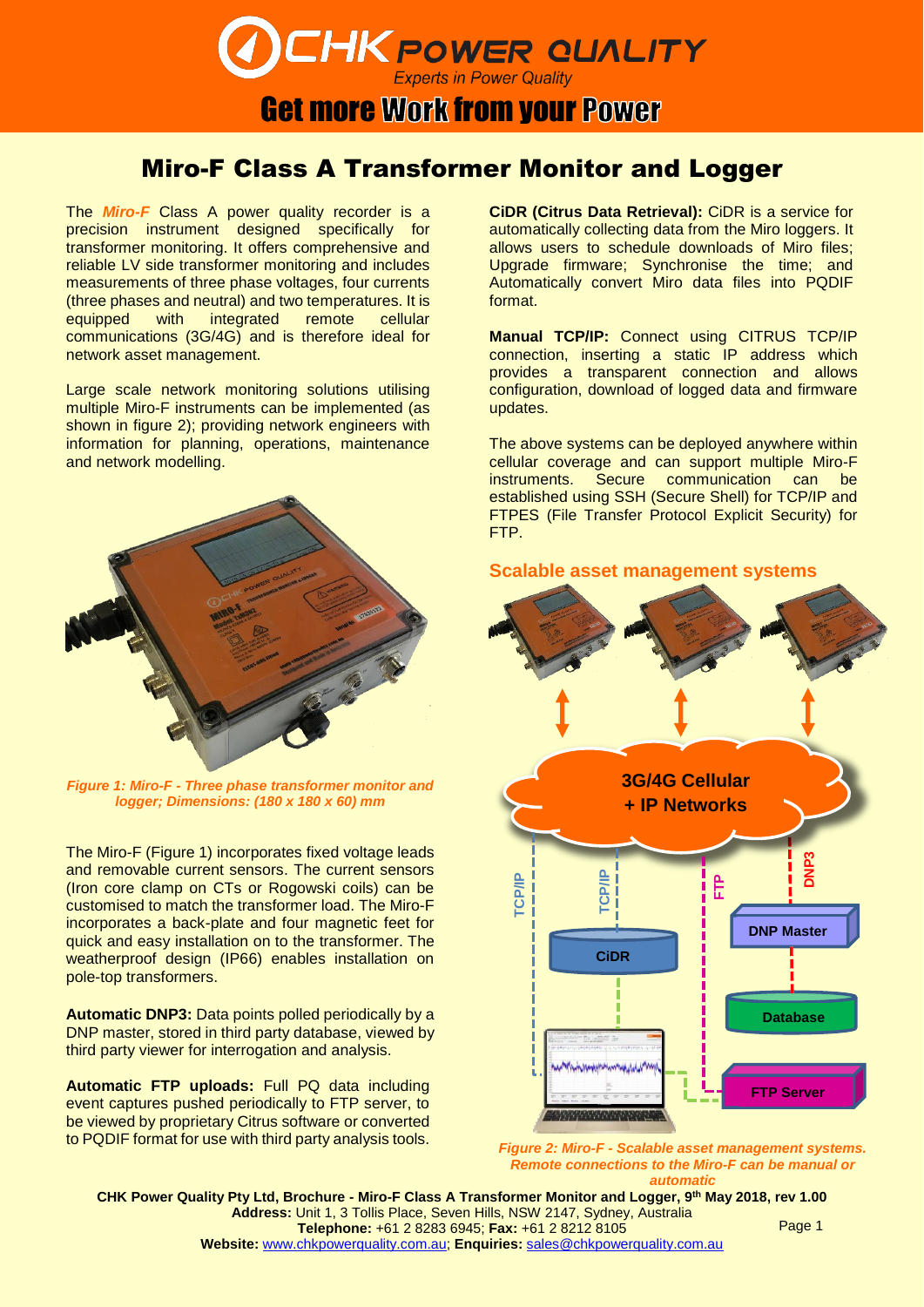# **CHK POWER QUALITY**

### **Get more Work from your Power**



*Figure 3: Miro-F - Installed on a distribution transformer*

#### **Key hardware features**

- Certified to IEC61000-4-30, Class A
- Weatherproof enclosure IP66
- AC voltage and current measurements.
- Surface and ambient temperature probes.
- Expansion port (optional) allows for system expansion to include additional sensors, input/output controls and custom interfaces which broaden the Miro-F system platform. Example interfaces include DGA, Hydrogen and Bushing monitors.
- Powered from Phase A to Neutral.
- Starts logging on power up.
- Adjustable log interval.
- Gapless logging: User can download data, clear log memory and configure the device with no interruption to logging.
- Internal backup battery: 5-minute back up time as standard, with option to extend upon request.
- Optional GPS and external antenna.
- Cellular communications options (3G/4G) are integrated within the enclosure - no additional peripherals required other than an external antenna.
- Integrated WiFi for Android and iOS mobile applications.
- Graphical colour display
	- o Voltage and current waveforms
	- o Phasor diagrams.
	- o Measurements.
	- o Status information.
- o User defined screen.
- Logged memory: 8GB.

#### **Key software (CITRUS) features**

- The CITRUS platform is powerful, easy to use and intuitive application software that supports all CHKPQ products. It provides tools for: device management; data analysis; and reporting.
- **Configurations** 
	- o Pre-defined configurations for easy setup.
	- o Create and store different configuration files for quick retrieval.
- Online monitor to view 'live' measurements.
- View multiple log file data on the same graph to compare PQ measurements with GPS synced time stamps.
- Event type filter to view only desired events.
- Analysis and Compliance reporting
	- o Energy; Daily Min/Max; ITI (CBEMA) curve.
	- o 24-hour scatter plot (Figure 4).
- o Voltage and Current histogram (Figure 5).
- Customised reports (available upon request).
- **Views** 
	- o Ability to edit an active view: Text and arrow annotation and title options available.
	- o Generate a PDF, CSV file, or table.
	- o Save and Print view.
	- o Split or combine voltage and current graphs.
	- o Multiple measurements on a single graph.
	- o Horizontal and vertical cursors for accurate measurements.
	- o Horizontal and vertical axes zooming functions.
- PQDIF export 'PQView' compatible.
- Automatic FTP uploads.





*Figure 5 - Voltage histogram with cumulative frequency*

**CHK Power Quality Pty Ltd, Brochure - Miro-F Class A Transformer Monitor and Logger, 9 th May 2018, rev 1.00 Address:** Unit 1, 3 Tollis Place, Seven Hills, NSW 2147, Sydney, Australia **Telephone:** +61 2 8283 6945; **Fax:** +61 2 8212 8105 **Website:** [www.chkpowerquality.com.au;](http://www.chkpowerquality.com.au/) **Enquiries:** [sales@chkpowerquality.com.au](mailto:sales@chkpowerquality.com.au) Page 2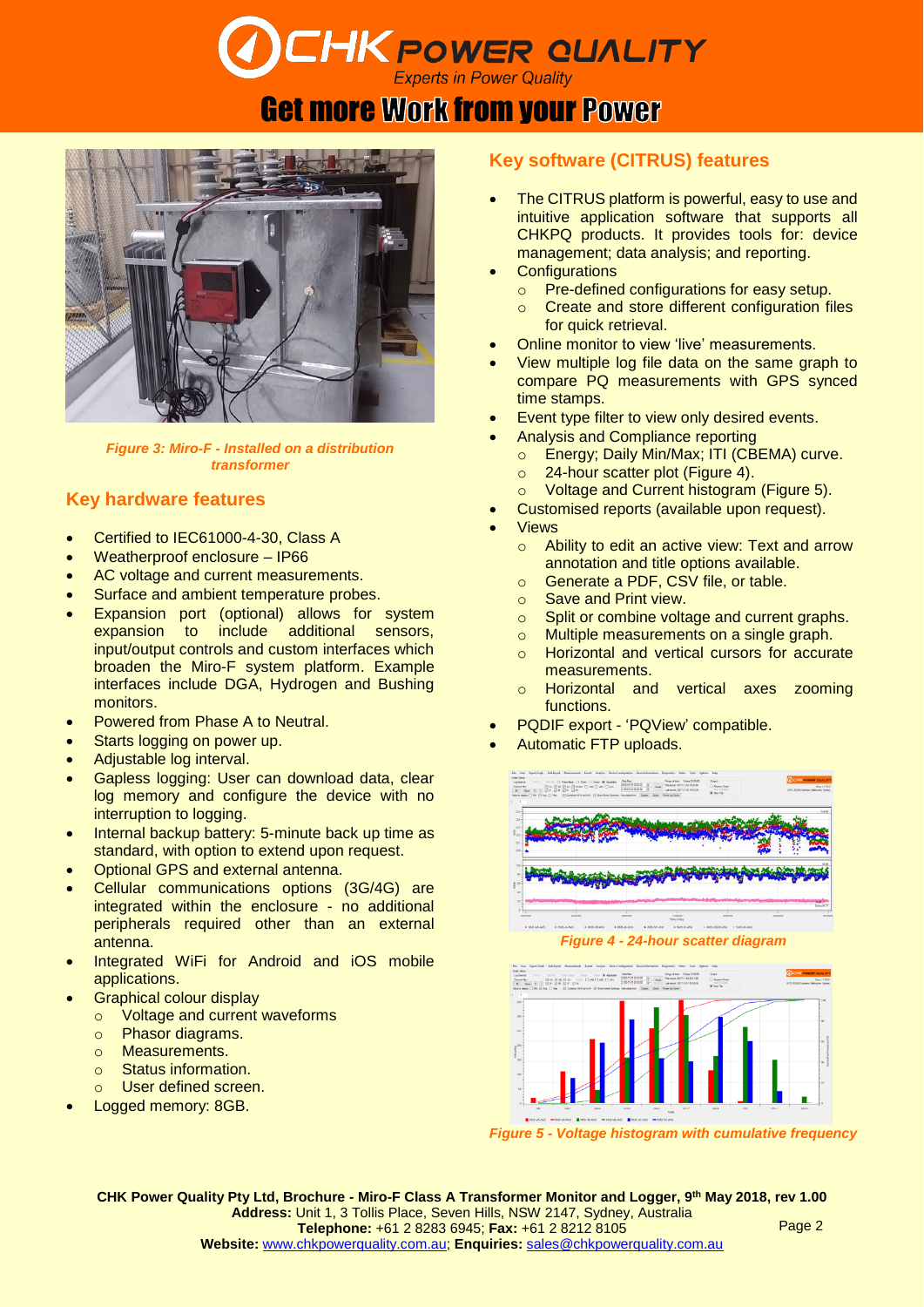# $\text{CHK}$  POWER QUALITY

## Get more Work from your Power

#### **Hardware specifications**

| <b>PARAMETER</b>                              | <b>DESCRIPTION</b>                                                          |
|-----------------------------------------------|-----------------------------------------------------------------------------|
| <b>Power quality parameters</b>               |                                                                             |
| Class A declared/nominal input                | 230V 50Hz/60Hz                                                              |
| Power frequency                               | IEC61000-4-30 (section 5.1).                                                |
| Magnitude of the supply voltage               | IEC61000-4-30 (section 5.2).                                                |
| Supply voltage dips and swells                | IEC61000-4-30 (section 5.4).                                                |
| <b>Voltage interruptions</b>                  | IEC61000-4-30 (section 5.5).                                                |
| Supply voltage unbalance                      | IEC61000-4-30 (section 5.7).                                                |
| <b>Voltage harmonics</b>                      | IEC61000-4-30 (section 5.8).                                                |
| <b>Measurement</b>                            |                                                                             |
| A to D Conversion                             | 16 bits.                                                                    |
| Samples per cycle                             | 384 @ 50 Hz; 320 @ 60 Hz.                                                   |
| <b>Sampling Rate</b>                          | Nominal: 19.2kHz synchronised to mains.                                     |
| Anti-aliasing                                 | High-frequency components attenuated by at least 50dB so as not             |
|                                               | to interfere with harmonic measurements.                                    |
| <b>Measurement metrics</b>                    |                                                                             |
| Frequency                                     | Range: 50Hz nominal (42.5-57.5) Hz, 60Hz nominal (51.0-69.0)                |
|                                               | Hz; Full range: (40-70) Hz. Measurement: 10s; Accuracy: ±5mHz               |
|                                               | referenced to RTC, ±1mHz referenced to GPS (optional)                       |
| Magnitude of the supply voltage (true<br>RMS) | Measurement: 10/12 cycle rms                                                |
|                                               | Range: 10% to 150% of nominal value with accuracy of ±0.1% of               |
|                                               | nominal value under conditions specified in IEC61000-4-30 section           |
|                                               | 6.1.                                                                        |
| <b>Dips and swells</b>                        | Measurement: 1-cycle rms updated every half cycle. Accuracy:                |
|                                               | $\pm 0.2\%$ of nominal value, $\pm 1$ cycle.                                |
|                                               | Range (magnitude) 0 to 200%.                                                |
|                                               | Range (duration) minimum 0.5 cycles by definition. No upper limit.          |
| <b>Voltage interruptions</b>                  | Measurement: 1-cycle rms updated every half cycle. Accuracy: ±1             |
|                                               | cycle.                                                                      |
|                                               | Range (duration) minimum 0.5 cycles by definition. No upper limit.          |
|                                               | Applicable 3 phase systems and evaluated using the method of                |
| Voltage and current unbalance                 | symmetrical components. Metrics: $u_2 = (U2/U1)$ and $U_0 = (U0/U1)$ .      |
|                                               | U0, U1 and U2 are sequence components. Range: 0.5% to 5% of                 |
|                                               | $U_2$ and $U_0$ . Accuracy: $\pm 0.15\%$ .                                  |
| <b>Power meter</b>                            | Power-kW, Power-kVA, Power-kVAR, True Power Factor (TPF),                   |
|                                               | Displacement Power Factor (DPF).                                            |
| <b>Voltage harmonics</b>                      | IEC61000-4-7, Class I (up to 50 <sup>th</sup> harmonic). Range: 10% to 200% |
|                                               | of Class 3 electromagnetic environment in IEC 61000-2-4. Metrics:           |
|                                               | voltage and current magnitude and angle                                     |
| <b>Total harmonic distortion (THD)</b>        | IEC61000-4-7, THDS (up to 40 <sup>th</sup> harmonic)                        |
| <b>Crest factor</b>                           | Indicates peak-to-rms ratio of waveform. ±1%.                               |
|                                               | Two temperature channels measured each second, recording at                 |
| <b>Temperature</b>                            | the adjustable interval. Measurement: -50°C to +150°C. Accuracy:            |
|                                               | ±1°C.                                                                       |
| <b>Communications</b>                         |                                                                             |
| Wired data (standard)                         | <b>USB 2.0.</b>                                                             |
| Wireless (options)                            | Cellular remote communications and WiFi integrated within the               |
|                                               | instrument.                                                                 |
| Logging                                       |                                                                             |
| Logged data memory                            | 8GB.                                                                        |
| Logging intervals                             | One adjustable interval from 1s to 3600s.                                   |
| <b>Measurements</b>                           | All measurements simultaneously.                                            |